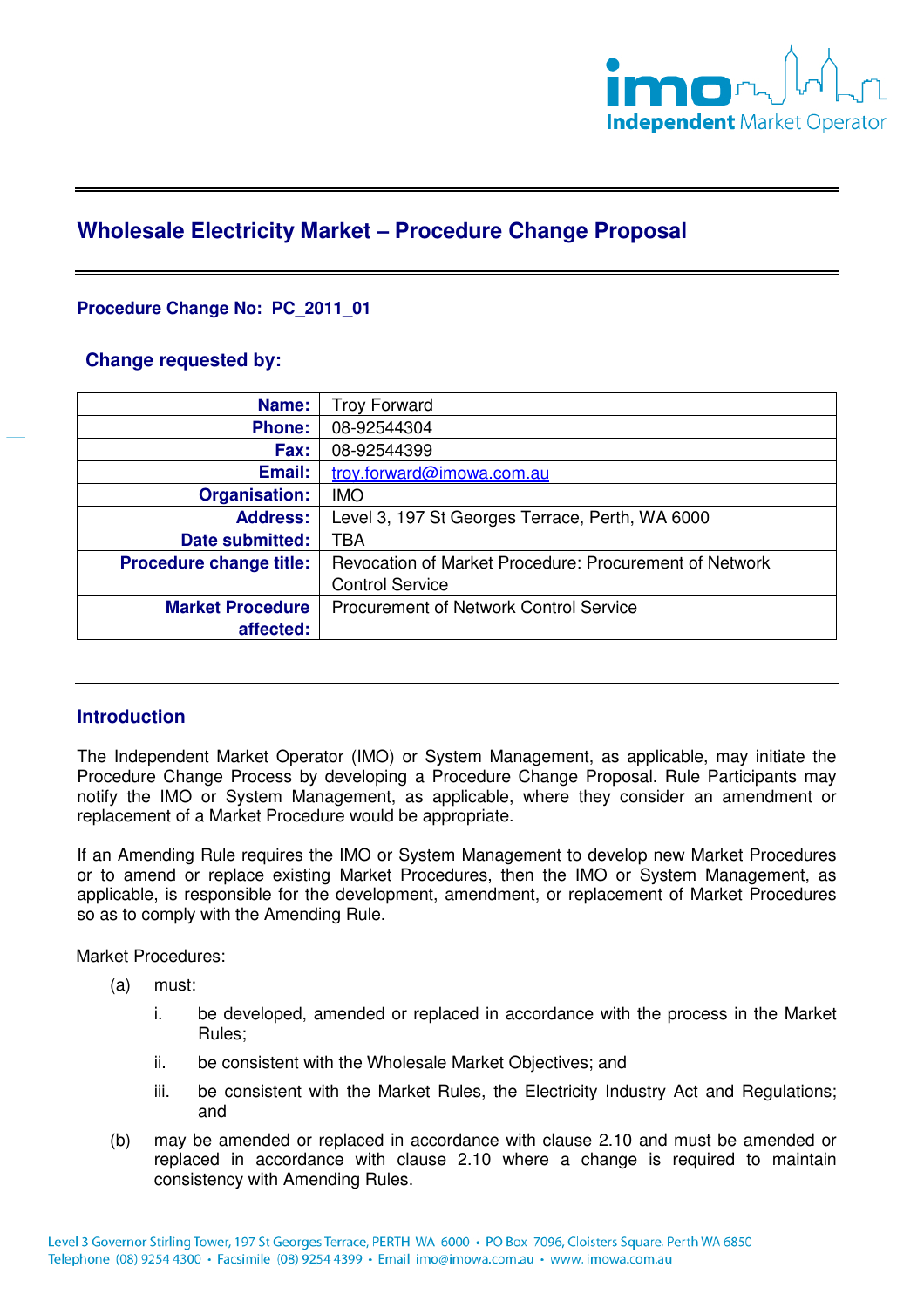

The Wholesale Market Objectives are:

- (a) to promote the economically efficient, safe and reliable production and supply of electricity and electricity related services in the South West interconnected system;
- (b) to encourage competition among generators and retailers in the South West interconnected system, including by facilitating efficient entry of new competitors;
- (c) to avoid discrimination in that market against particular energy options and technologies, including sustainable energy options and technologies such as those that make use of renewable resources or that reduce overall greenhouse gas emissions;
- (d) to minimise the long-term cost of electricity supplied to customers from the South West interconnected system; and
- (e) to encourage the taking of measures to manage the amount of electricity used and when it is used.

## **Details of Procedure Change Requested**

#### **1. Provide a reason for the proposed new, amended or replacement Market Procedure:**

The IMO recently published its Final Rule Change Report for the Rule Change Proposal: Removal of Network Control Services expression of interest and tender process from the Market Rules  $(RC\_2010\_11)^1$ .

This Rule Change Proposal:

- removed the NCS expression of interest, tender and contracting processes from the Market Rules to allow a Network Operator to undertake these processes under the regulatory oversight of the Economic Regulation Authority; and
- removed any potential cross subsidies from NCS energy payments associated with System Management issuing instructions under a NCS to either a generation or Demand Side Management Facility.

The Market Procedure: Procurement of Network Control Service (Market Procedure) was originally required under clause 5.3.9 of the Market Rules. As a consequence of RC\_2010\_11 (which removes the heads of power for the Market Procedure) the IMO proposes to revoke the Market Procedure in its entirety. This is because the process will no longer be an IMO responsibility (as this is being transferred to the Network Operator) and the Market Procedure is therefore redundant.

This proposed procedure change "Revocation of Market Procedure: Procurement of Network Control Service" revokes the Procurement of Network Control Service Market Procedure (Market Procedure) in its entirety.

 $\overline{a}$ 

<sup>&</sup>lt;sup>1</sup> For more information see: www.imowa.com.au/RC\_2010\_11